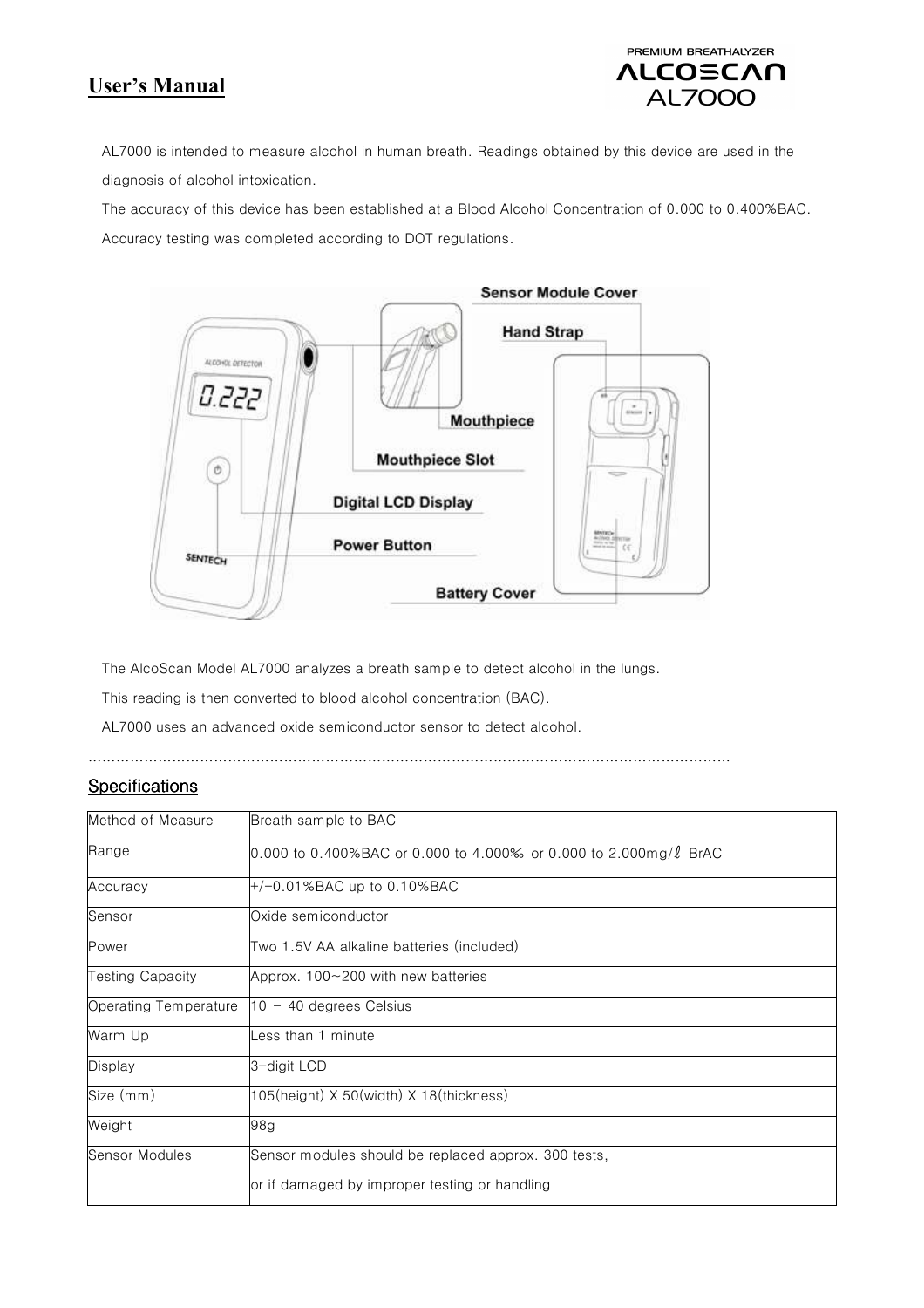#### How to use



\* If you keep press and hold the power switch, you can check the accumulated total test

beep twice.

…………………………………………………………………………………………………………………………

…………………………………………………………………………………………………………………………

AL7000 is the breathalyzer that features Pre-Calibrated Alcohol Sensor Modules to eliminate the need for recalibration.

Just snap out, snap in and you're ready to go!

#### Sensor Module Replacement

Please take the following steps to install new sensor module. ( $\star$  You have to turn off the power first)



Open the sensor cover.

You can see the

sensor module.

Take off PCB. Replace the new sensor module into original position.

Make sure the module is connected tightly. Close the sensor cover then test.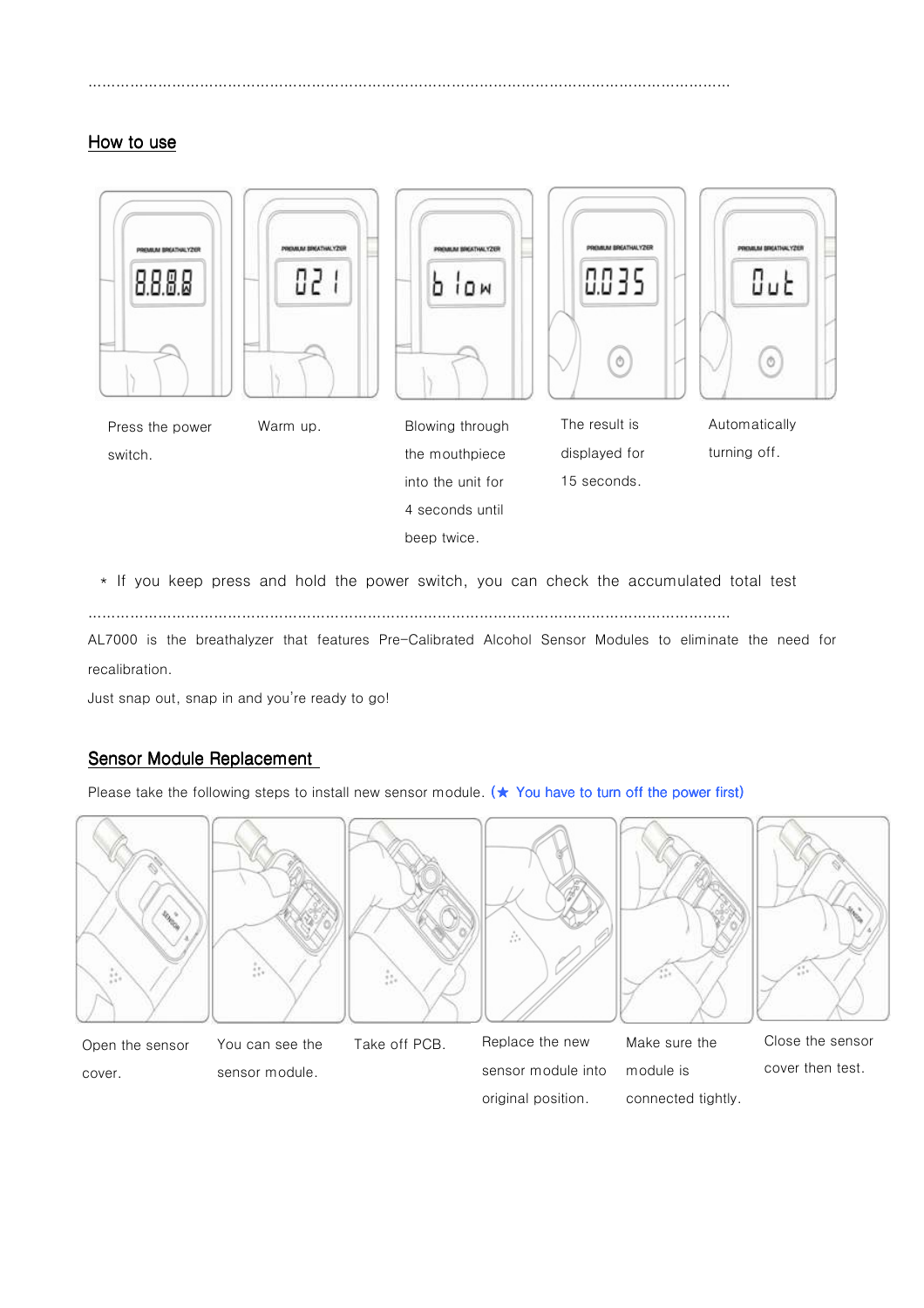…………………………………………………………………………………………………………………………

#### Warnings

- a. Wait at least 20 minutes after eating or drinking before testing. Alcohol remaining in the mouth, or even excess saliva, may interfere with testing. This includes alcohol-based mouthwash or similar products.
- b. Avoid testing in high wind or enclosed spaces. Poor ventilation may also lengthen the time required for warm up between tests.
- c. Do not blow smoke, saliva or other contaminants into the mouthpiece, as the sensor may become damaged.
- d. Do NOT use the AL7000 as a tool to drink and drive.
- e. Keep out of extreme temperatures and out of the reach of children.

…………………………………………………………………………………………………………………………

#### Warning Display



If you see "Flow" in the display, the breath sample was not strong enough for measurement. Please power on the unit again and make sure the breath is strong and steady during sampling.



l

If you test over 300 tests, AL7000 will display "CAL" sign for 15 seconds then warning up for test. This "CAL" sign will be provided the appropriate time for calibration or replacement sensor module.

If you see "bat" in the display, the battery power is low. Please replace the batteries.